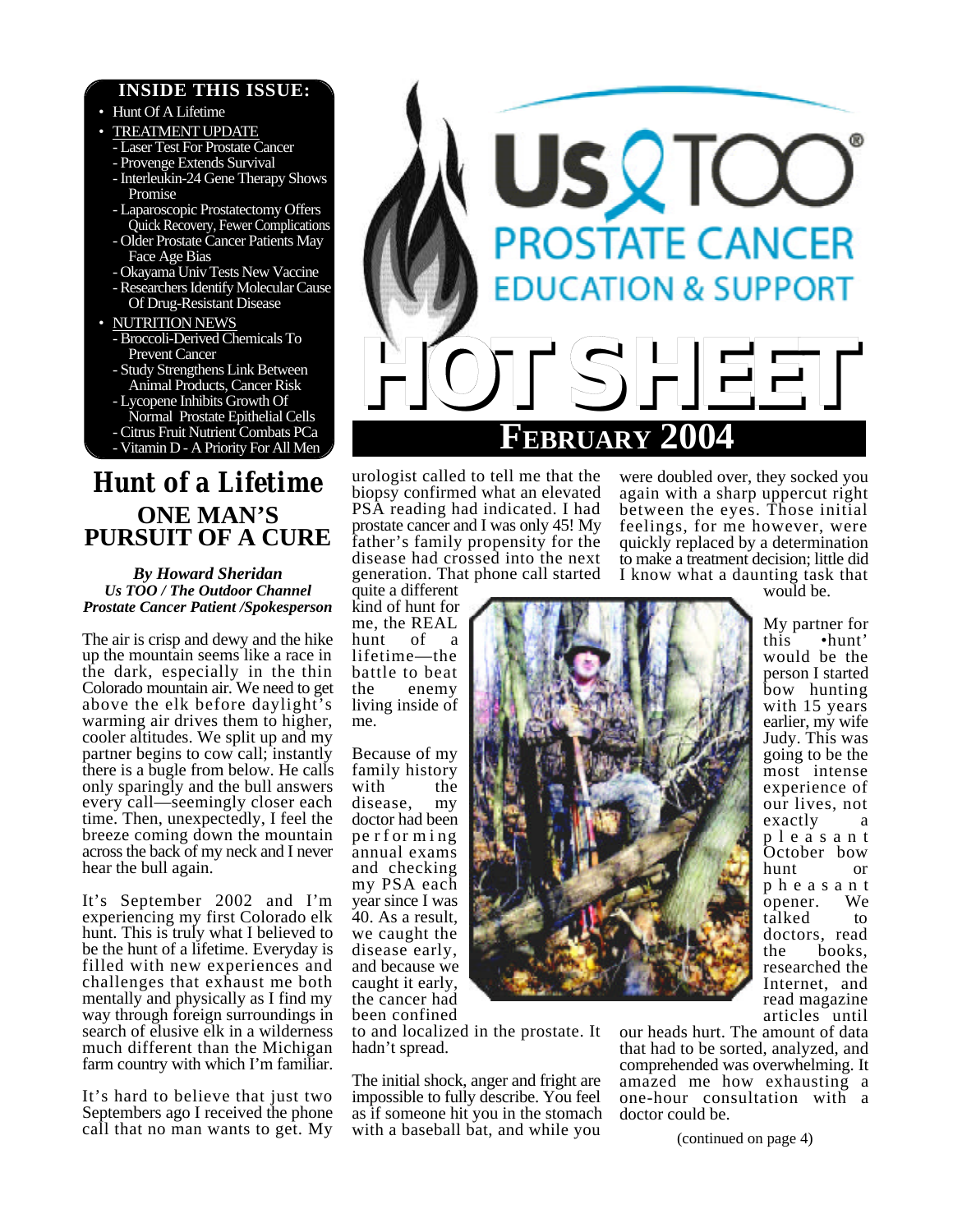# **US TOO PUBLICATIONS**

In addition to the Hot Sheet, *Us TOO*also publishes a FREE e-mail based news service providing updates on the latest prostate cancer related news. To subscribe or link to the archives simply visit the *Us TOO* Website: www.ustoo.org

News items contained in all *Us TOO* publications are obtained from various news sources and edited for inclusion. Where available, a point-of-contact is provided.

All references to persons, companies, products or services are provided for information only, and are not endorsements. Readers should conduct their own research into any person, company, product or service, and consult with their loved ones and personal physician before deciding upon **any** course of action.



# **TREATMENT UPDATE**

### **LASER TEST FOR PROSTATE CANCER**

Researchers are hoping that lasers could be used to help treat prostate cancer patients and prevent them experiencing the side effects of more invasive surgery.

A team at University College London is carrying out trials using photodynamic therapy (PDT) to safely treat prostate cancer - the most common form of male cancer.

The technique is already used to treat some cancers, including those in the head, neck, lungs and oesophagus.

It uses lasers or other light sources combined with light sensitive drugs which are injected into the patient's body to kill cancer cells.

The drugs circulate to all tissues but do not start to work until they are activated by the laser or another light source.

Caroline Moore, clinical research fellow at UCL's National Medical Laser Centre, said, 'If proved effective, photodynamic therapy could revolutionize the treatment of prostate cancer.'

'There are currently a number of effective treatments, and survival rates are high, but they can have significant effects on continence and erectile function, which negatively affect patients' quality of life.'

The project has been awarded a pounds 100,000 grant by the Bupa Foundation, a charitable organisation which funds medical research.

Mrs. Moore said men could eventually have photodynamic therapy as outpatient treatment, making it more convenient.

Mark Emberton, a senior lecturer in oncological urology at the Institute of Urology at UCL, added, 'This project will determine whether PDT has the characteristics that a future prostate cancer treatment needs to have.'

'We are particularly keen to establish whether we can achieve targeted destruction of tumour, whilst at the same time preserve both the anatomy of the prostate and the function of the important nerves to preserve potency and muscles

to preserve continence.'

Dr Andrew Vallance-Owen, governor of the Bupa Foundation and its medical director, said, 'We look forward to seeing the results of these studies over the coming years and hope they will benefit patients directly.'

### **DENDREON'S PROVENGE EXTENDS SURVIVAL IN ADVANCED PROSTATE CANCER**

Dendreon Corporation announced updated survival data from patients with advanced prostate cancer with Gleason Scores of seven and less who participated in its completed and previously reported Phase 3 trial (D9901) of Provenge, the Company's investigational immunotherapy for the treatment of prostate cancer.

Patients with Gleason Scores of seven and less receiving Provenge had a significant survival advantage, having on average an 89 percent overall increase in their survival time as compared to placebo (log rank p =  $0.047$ , hazard ratio = 1.89). This benefit is reflected by a prolongation in the median survival time in patients receiving Provenge by 8.4 months (30.7 months versus 22.3 months). At 30 months from randomization, the survival rate for Provenge-treated patients is 3.7 times higher than for patients receiving placebo (53 percent versus 14 percent, p  $= 0.001$ ).

Consistent with previous reports, a majority of those patients in D9901 who are still alive have received treatment with Provenge and will continue to be followed according to the study protocol. The Company expects to present this as well as other updated data at major scientific meetings throughout the year.

Prostate cancer is the most common nonskin cancer in the United States. More than one million men in the United States have prostate cancer, with an estimated 220,000 cases diagnosed and 28,900 deaths in 2003.

"This is the longest survival benefit ever reported in a Phase 3 study in late stage prostate cancer," said Dr. John M. Corman Director of the Virginia Mason Comprehensive Prostate Cancer Clinic and Assistant Clinical Professor of Urology at the University of Washington in Seattle. "With the combination of this

*US TOO PROSTATE CANCER EDUCATION & SUPPORT* **HOTSHEET FEBRUARY 2004 P. 2**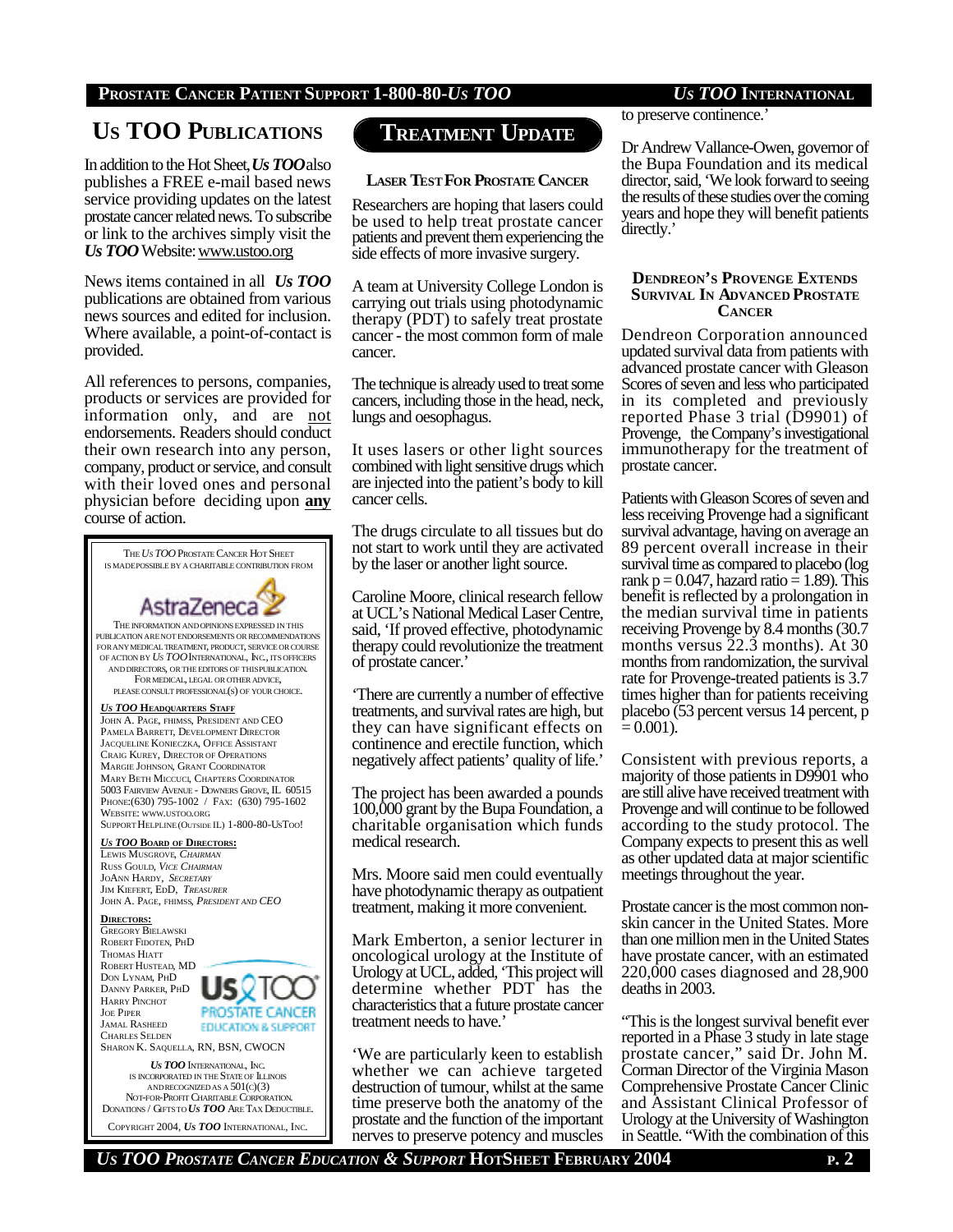## *US TOO* **INTERNATIONAL VISIT US ON THE INTERNET AT WWW.USTOO.ORG**

exciting new survival data and favorable side effect profile, Provenge has the potential to change the way we treat prostate cancer in the future."

These updated survival data are consistent with other previously reported data from the D9901 trial that showed significant clinical benefit from Provenge treatment for men with a Gleason Score of seven and less. For these men, the average time to disease progression is more than twofold longer than that for patients treated with placebo  $(p = 0.001)$  and the average time to experiencing cancer-related pain is more than 2.5 times longer than that for patients treated with placebo ( $p = 0.016$ ). Treatment was well tolerated, with mild infusion-related fevers and chills the most common adverse events. As previously reported, no benefit has been seen in men with Gleason Scores of eight and higher.

Last year, Dendreon also released data confirming Provenge's mechanism of action based on T-cell mediated immune response. These data showed that among men treated with Provenge, those with a Gleason Score of seven and less demonstrated a T-cell mediated immune response 7-fold greater than men with a Gleason Score of eight or more ( $p =$ 0.0065).

"Based on the strength of this survival data, which is consistent with all of the data gathered to date on our other endpoints in the trial for patients with Gleason Scores of seven and less, we are more enthusiastic than ever regarding the pivotal role that Provenge may play in providing a new and well tolerated targeted therapy for prostate cancer patients," said Mitchell H. Gold, M.D., president and chief executive officer of Dendreon. "The results from this study represent an important milestone in the fight against prostate cancer and indicate that Provenge may provide for a welltolerated treatment option that offers patients a potential survival advantage."

The ongoing, pivotal D9902B Phase 3 trial of Provenge is based on the knowledge gained from the results of D9901. The study is being conducted under a Special Protocol Assessment (SPA) agreement with the FDA. Provenge also has Fast Track designation. The pivotal double blind, placebo-controlled D9902B trial is now underway at leading cancer centers around the country. To be eligible for the study, patients must have

metastatic prostate cancer that has progressed following hormone therapy and have a Gleason Score of seven and less. Patients must also be free of cancerrelated pain. To learn more about the trial, go to www.dendreon.com or call 1-866-4-PROSTATE (1-866-477-6782).

### I**NTERLEUKIN-24 GENE THERAPY SHOWS PROMISE IN THE FIGHT AGAINST PROSTATE CANCER**

According to a study from the United States, "subtraction hybridization identified melanoma differentiation associated gene-7, mda-7, in the context of terminally differentiated human melanoma cells. Based on its structure, cytokine-like properties and proposed mode of action, mda-7 has now been classified as IL-24. When expressed by means of a replication-incompetent adenovirus, Ad.mda-7 induces apoptosis in a broad range of cancer cells, without inducing harmful effects in normal fibroblast or epithelial cells. These unique properties of mda-7/IL-24 suggest that this gene will prove beneficial for cancer gene therapy."

"We now demonstrate that Ad.mda-7 decreases viability by induction of apoptosis in hormone-responsive (LNCaP) and hormone-independent (DU-145 and PC-3) human prostate carcinomas, without altering growth or survival in early-passage normal human prostate epithelial cells (HuPEC). Ad.mda-7 causes G(2)/M arrest and apoptosis in LNCaP (p53-wildtype), DU-145 (p53 mutant, Bax-negative) and PC-3 (p53-negative) prostate carcinomas, but not in HuPEC. Apoptosis induction correlated with changes in the ratio of proto antiapoptotic Bcl-2 protein family members," reported I.V. Lebedeva and colleagues, Columbia University College of Physicians and Surgeons, Herbert Irving Comprehensive Cancer Center.

"A potential functional role for changes in bcl-2 family gene expression in Ad.mda-7-induced apoptosis was suggested by the finding that forced overexpression of bcl-xL or bcl-2 differentially diminished the apoptotic effect of Ad.mda-7 in prostate carcinomas. These results confirm that induction of apoptosis by the mda-7/IL-24 gene in prostate cancer cells is Bax- and p53 independent and is mediated by mitochondrial pathways involving bcl-2 family gene members.

"The mda-7/IL-24 gene represents a new class of cancer-specific apoptosisinducing genes with obvious potential for the targeted gene-based therapy of human prostate cancer," investigators concluded.

Lebedeva, et al published the results of their research in Oncogene (Bcl-2 and Bcl-x(L) differentially protect human prostate cancer cells from induction of apoptosis by melanoma differentiation associated gene-7, mda-7/IL-24. Oncogene, 2003;22(54):8758-8773).

### **FOR CANCER PATIENTS, LAPAROSCOPIC PROSTATECTOMY OFFERS QUICK RECOVERY, FEWER COMPLICATIONS**

Mike Erice was shocked when a biopsy determined that he was one of the more than 220,000 men diagnosed with prostate cancer each year. Just a year earlier, results of his annual prostate specific antigen test (PSA) had been excellent, giving the 60 year-old private investigator a sense of security.

This time, however, his doctor included a digital rectal exam and ordered the biopsy when he felt something suspicious. Because prostate cancer kills 28,000 men each year, Erice and his wife quickly researched their options, which included radiation therapy, watchful waiting and radical prostatectomy - major surgery to remove of the cancerous gland.

"If you have cancer, you just want it out. That is how I felt," he said. "I just didn't like the idea of major surgery that was painful and would keep me off the job for six weeks."

Therefore, when they found out about a minimally invasive surgical procedure that removes the gland through small incisions with less pain, fewer days in the hospital and quicker recovery, they came to the Cedars-Sinai Medical Center Endourology Institute, one of about 50 centers nationwide offering the new approach.

"Using minimally invasive techniques to treat prostate cancer became a natural extension of my previous experience in laparoscopic surgery in other areas of urology," said Gerhard Fuchs, M.D., director of the Institute and one of the world's pioneers in endourology. "This application was adapted and improved

(continued on page 6)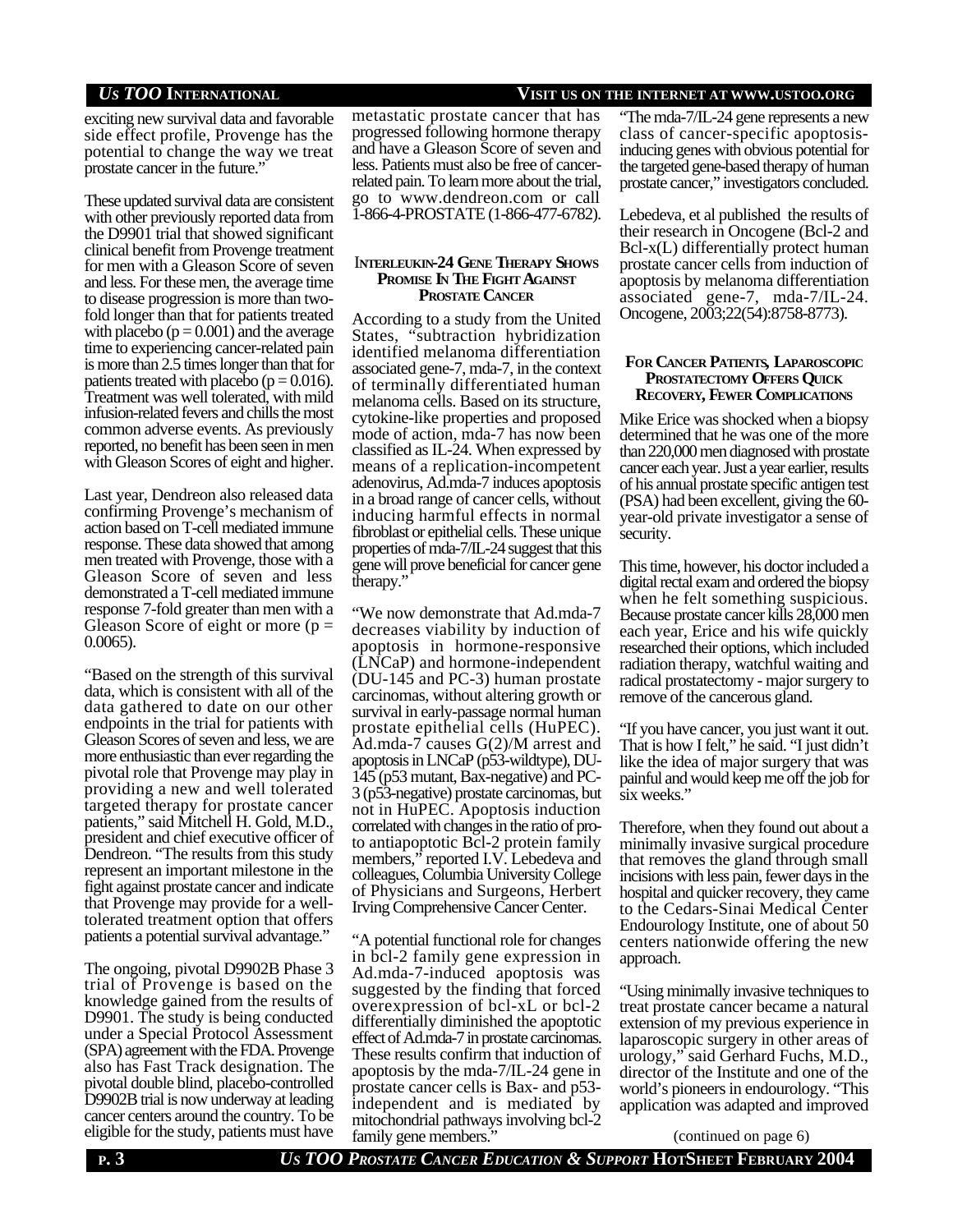## **HUNT OF A LIFETIME** (continued from page 1)

One solid month of research culminated with "the decision." I was going to have daily radiation treatment, five days a week for six weeks, followed by a month of recuperation before receiving radioactive implants.

This was all too much to digest. I desperately needed to clear my head and make sure my attitude was in the right place before treatments started. Judy and I spent almost three weeks splitting our time between bow hunting and following our Brittanys through the pheasant cover. I've never found a better way to clear my head and sooth my soul than spending time in the field during the crisp, colorful days of October. My attitude adjustment must have worked because the treatments went quite well and I only missed two days of work.

It's now October 4, 2003 and I'm sitting in a ground blind watching deer at the far end of a clover field. I can't do it. This just isn't going to work. I'm far too distracted by the pain I'm experiencing and my thoughts keep wandering back over everything that has happened since I came back from Colorado.

This past spring I found out that the radiation treatments had failed—the cancer was still alive. Once more though, we had options because we got the news early—we had stayed on top of it, and even though the cancer was more aggressive this time around, it was once again confined to my prostate.

Knowing all the risks involved, I decided to have surgery to remove my prostate and therefore, the cancer as well. In June, doctors tried their best but found that damage from the radiation treatments was so extensive that it prevented them from being able to remove my prostate. My surgery ended with six weeks of recovery and the knowledge that I still had cancer.

Now I'm sitting here only five days after my cryotherapy on September 29. This is crazy! I have a catheter

and a leg bag, I'm sitting on an ice bag in a full-size chair just because it's opening week of bow season. I'm fidgeting and I'm sure I stick out like a sore thumb. But the woods are bright yellow, the does are gray and their fawns are still showing a bit of summer red. I guess I'll enjoy this afternoon and just take the rest of the season one day at a time.

If my experience can be used to save just one life—oh what a gift that would be! Regardless of your family history, this can happen to you. If you're 45 years of age (40 if you have a family history of prostate cancer or are African American), tell your doctor you want to "establish a PSA." In fact, there is a good chance that I wouldn't be here today had I not done so myself. One simple test makes all the difference in the world. Do it!

The more I think about this experience over that last three years, the more it seems like chasing those elk in Colorado. When you're hunting elk, you can be complacent about the direction of the wind. You probably won't be successful at bagging an elk, but it isn't a fatal mistake. Don't be complacent about your health. Establish a PSA today; that way you'll be around next season to chase that bugling elk.

Meanwhile, Judy and I will continue this hunt for a cure. We've moved on them three times now, we're approaching the top of the ridge and I think I heard the herd bull bugling down below. I guess we'll check the map and the wind and take a slow walk to the top to see what's over this next ridge.

## **Know Your PSA**

Prostate Cancer is one of the most common men's cancers. It is estimated that nearly a quarter million new cases appear per year throughout North America and the number will further rise in years to come. Prostate cancer is *not simply a disease of old men*. It can—and DOES—affect men at any age.

In its early stages, prostate cancer typically has no symptoms. But new diagnostic methods and changes in men's attitudes due to increased awareness of the disease mean that more and more prostate cancers are found at an early stage, when treatment options are more effective.

Take the following six steps to monitor your prostate health:

- 1. Consider establishing a 'baseline PSA' value—even by age 35 when the likelihood of problems is very low— against which your future values can be compared.
- 2. Schedule an annual prostate examination with your doctor, starting by age 40 for African Americans and for men with a family history of prostate cancer, but not later than age 45 for all other men.
- 3. Get BOTH a PSA blood test AND a DRE (Digital Rectal Exam) as a part of your annual exam. Prostate cancer survivor (Retired) General H. Norman Schwarzkopf had a low PSA test result, but his doctor felt a lump during the DRE exam. Further testing confirmed the presence of prostate cancer, and his subsequent treatment was successful.
- 4. Schedule your annual exam on a memorable day such as your birthday, Father's Day or during September, which is Prostate Cancer Awareness Month.
- 5. Keep a record of your exact PSA test result and know 'the score,' not just that it is "in the normal range."
- 6. Track your PSA from year to year, so you will know if it has increased too much since last year. A rise of 0.75 or more in PSA within a year may require further investigation. The rate of change can be more significant than the number itself.

*US TOO PROSTATE CANCER EDUCATION & SUPPORT* **HOTSHEET FEBRUARY 2004 P. 4**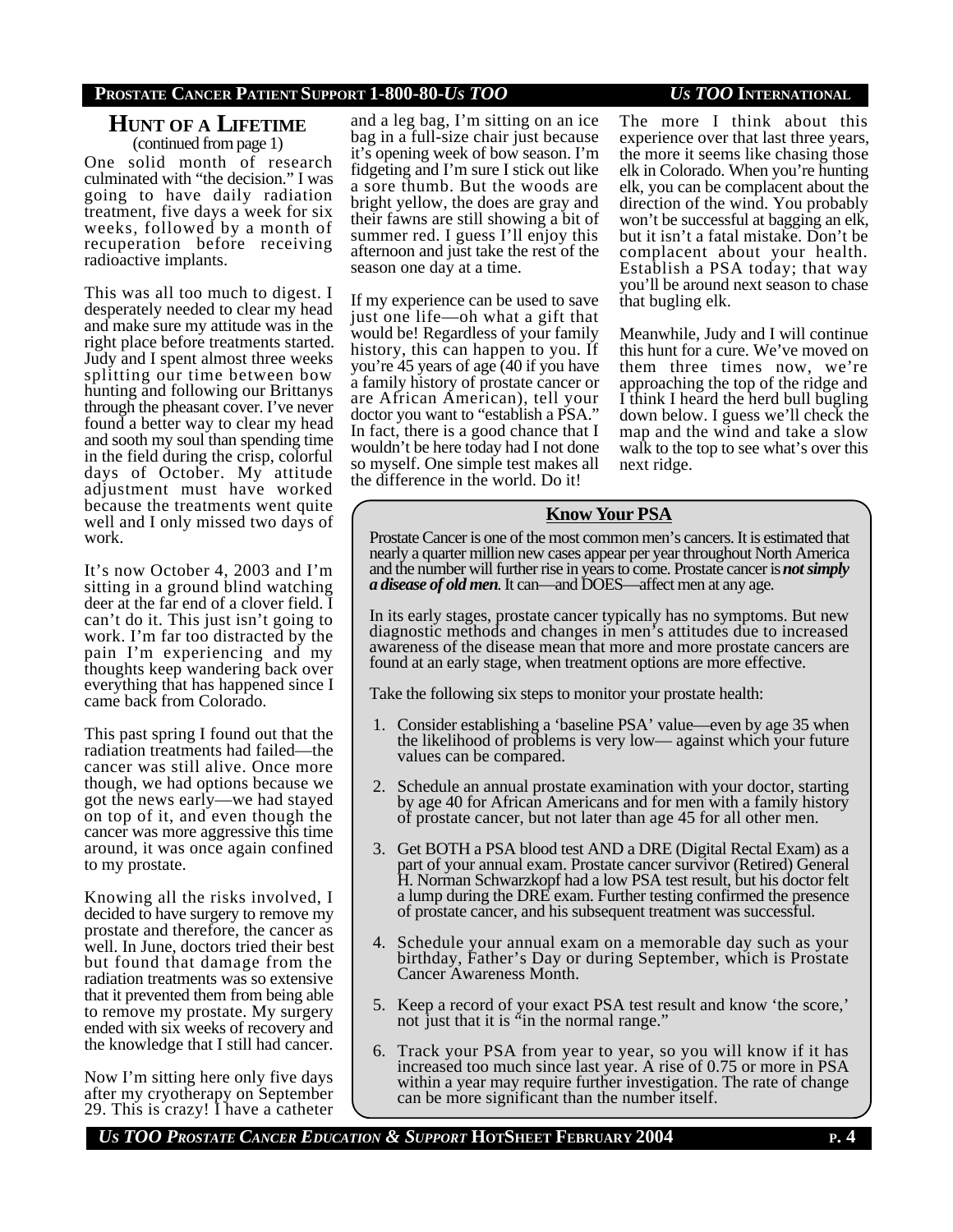## *US TOO* **INTERNATIONAL VISIT US ON THE INTERNET AT WWW.USTOO.ORG**

## **NUTRITION NEWS**

#### **RESEARCHERS STUDY BROCCOLI-DERIVED CHEMICALS TO PREVENT CANCER**

Fruits and vegetables are good for overall health, and a newly funded study at the University of Pittsburgh Cancer Institute (UPCI) may show that certain vegetables, such as broccoli, also offer protection against prostate cancer.

UPCI researcher Shivendra Singh, PhD, professor of pharmacology and urology at the University of Pittsburgh School of Medicine, has received a \$1.7 million grant from the U.S. National Cancer Institute to study prostate cancer prevention by phytochemicals found in broccoli called isothiocyanates (ITCs).

"Clearly, what we eat has an effect on the development of diseases such as cancer," said Singh, also co-leader of UPCI's cancer biochemoprevention program. "However, we know little about the mechanisms by which certain edible plants like broccoli help our bodies fight prostate cancer and other diseases. Our goal with this study is to better understand the function and relationship of substances in broccoli that appear to be linked to inhibiting prostate cancer growth."

ITCs are substances in vegetables that are generated when vegetables are either cut or chewed. Previous research has demonstrated that ITCs are highly effective in affording protection against cancer in animal models induced by carcinogens including those in tobacco smoke. Epidemiological research also has shown that increased consumption of vegetables that contain ITCs significantly reduces the risk for prostate cancer.

Singh's laboratory has found that some naturally occurring ITCs are highly effective in suppressing the growth of human prostate cancer cells at concentrations that are achievable through dietary intake of cruciferous vegetables such as watercress and broccoli. In his current study, Singh seeks to further define the mechanisms by which ITCs induce apoptosis, or cancer cell death, to provide insights

into the key structural relationships between ITCs and cell processes and to identify potential biomarkers that could be useful for future intervention trials involving ITCs.

"The knowledge we gain from this study will help guide us in formulating practical and effective nutritional strategies for the prevention and treatment of prostate cancer," said Singh. In addition to studies involving broccoli, Singh also is examining the effect of garlic on prostate cancer prevention.

In the United States, only 23% of adults eat five or more fruits and vegetables per day.

#### **STUDY STRENGTHENS LINK BETWEEN ANIMAL PRODUCTS, CANCER RISK FACTORS**

A new multicountry study strengthens the link between animal products as risk factors for prostate cancer, and vegetable products, especially onions, as risk reduction factors.

The study investigated links between national diets and prostate cancer mortality rates to identify major risk factors for prostate cancer. The indication that this might be a useful approach comes from comparing national prostate cancer mortality rates: prostate cancer mortality rates in the U.S. and northern Europe are approximately five times higher than in Hong Kong, Iran, Japan, and Turkey.

The findings were published online December 9, 2003, in European Urology, (Grant WB. A multicountry ecologic study of risk and risk reduction factors for prostate cancer mortality.),

The strongest risk factor for prostate cancer mortality was animal products, such as meat and dairy products; the strongest risk reduction factors were onions and other protective vegetable products (cereals/grains, beans, fruits, and vegetables, but excluding alcohol, oils, and added sugar (sweeteners)). Thus, fat and protein are risk factors, while complex carbohydrates and antioxidants are risk reduction factors.

This finding points to insulin-like

growth factor-I (IGF-I) being an important risk factor for prostate cancer. IGF-I is also increased by total energy consumption. This study supports earlier reports that allium family vegetables (e.g., garlic, leeks and onions) as important risk reduction factors for prostate cancer. This study also found that alcohol is a minor risk factor. No independent correlation was found for tomatoes, a source of lycopene, thought to reduce the risk of prostate cancer.

Prostate cancer mortality rates for 32 predominantly Caucasian countries for the late 1990s were obtained from the World Health Organization. Dietary supply data were obtained from the Food and Agriculture Organization. Linear and multiple linear regression analyses were conducted for all 32 countries as well as the 20 European countries. Dietary supply data for 1979- 81 yielded the highest correlations, indicating that prostate cancer takes approximately 20 years to progress from initiation to death.

These results are similar to results reported by Grant in 2002 for breast cancer, although onions were not found to play a role for breast cancer. Animal products including animal fat and alcohol are now recognized risk factors for breast cancer, and vitamin D is recognized as an important risk reduction factor. UVB radiation, the primary source of vitamin D for many people, was inversely correlated with prostate cancer mortality rates but not in a multiple linear regression with the dietary factors.

These results should provide guidance for reducing the risk of prostate and other cancers.

### **LYCOPENE INHIBITS THE GROWTH OF NORMAL HUMAN PROSTATE EPITHELIAL CELLS IN VITRO**

Researchers hypothesize that lycopene might inhibit the growth of prostatic epithelial cells in vivo.

According to a study from the United States, "Lycopene has repeatedly been shown to inhibit the growth of human prostate cells in vitro. However,

**P. 5** *US TOO PROSTATE CANCER EDUCATION & SUPPORT* **HOTSHEET FEBRUARY 2004** (continued on page 7)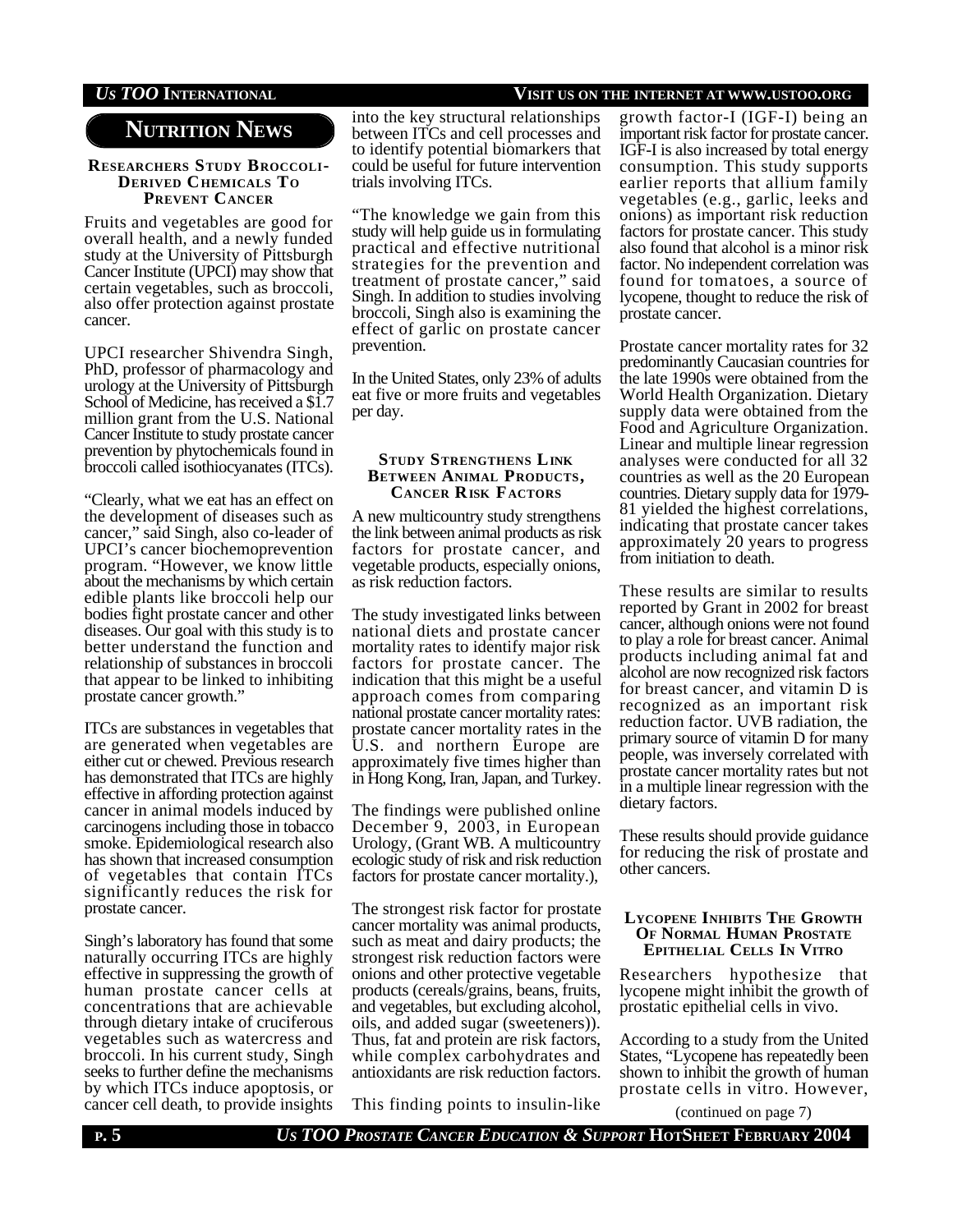# **TREATMENT UPDATE**

over time and became a viable option for men about five years ago." (continued from page 3)

Endourologists use scopes and instruments to perform surgical procedures on organs and structures accessible through the urinary tract, without making an incision in a patient's skin. In situations that do not permit the use of endourologic procedures, the least invasive approach - such as laparoscopic techniques that are accomplished with thin instruments inserted through tiny incisions - are employed. Dr. Fuchs has more than 20 years of experience in this specialty field.

The use of a laparoscope - a lighted tube with a tiny camera lens at the tip - provides a clear, magnified view of the prostate and surrounding nerves, resulting in greater precision, minimal blood loss, and greatly reduced risk of complications such as impairment of urinary continence and erectile function.

"An internal structure that the surgeon sees clearly can be better saved from damage during a procedure," explained Dr. Fuchs, noting that he expects his patients to maintain functions that are considered essential to quality of life. At least 95 percent of them are fully continent within a year of surgery, for example.

Like most of Dr. Fuchs' patients undergoing laparoscopic prostatectomy, Mike Erice was out of the hospital in two days, experienced little pain, and said he felt almost like normal within five days. His body continues to function as it did before surgery. "I went back to work after 12 days and was very pleased that my life could continue almost without interruption," he said. He also recommended Dr. Fuchs and the Endourology Institute to a friend who was recently diagnosed with prostate cancer.

The PSA test, which measures a protein in the bloodstream produced by the cells of the prostate gland, is considered a fairly reliable indicator of the likelihood of prostate cancer, but Erice feels fortunate his physician was thorough.

"Don't rely on your PSA results alone," he said. "Get a digital rectal exam because you want to be sure. I am living proof that

prostate cancer can hit any man and surgery today is not what it used to be."

#### **OLDER PROSTATE CANCER PATIENTS MAY FACE AGE BIAS**

When it comes to deciding what kind of treatment a man with prostate cancer receives, the person's age trumps life expectancy, according to a new study from the University Health Network.

The findings, published in the January edition of the journal Cancer, run counter to the accepted medical practice of deciding treatment options based on the length of remaining time a patient is expected to live, rather than his age. The study showed that older men who are healthier and expected to live for at least another 10 years are more likely to receive inadequate cancer treatment than a younger prostate cancer patients who will probably die sooner.

"These are worrisome findings that suggests older prostate cancer patients may face a bias because of age," said Dr. Shabbir Alibhai, lead author of the study, a physician with University Health Network, and Assistant Professor with the University of Toronto's Departments of Medicine & Health Policy, Management, and Evaluation. "Even though an older prostate cancer patient's prognosis may be better than a younger patient's, they likely won't receive important treatment that could significantly extend their life."

Even after adjusting for the remaining life expectancy of a patient, researchers found that a prostate cancer patient younger than 60 years old was 25 times more likely to be treated with curative surgery than a man 70 years or older even if both were expected to have the same number of years left to live.

A study published earlier this year by Dr. Alibhai showed that healthy older men, particular those in their 70s, who have aggressive prostate cancer benefit significantly from surgery or radiation therapy. With appropriate treatment these patients can receive an extra year of life or more, with most having an improved quality of life as well, the earlier study showed.

"This new study is important because it is the strongest data so far to show that many

## treating doctors are not sensitive to the issue of age," said Dr. Neil Fleshner, a urologist and head of Princess Margaret Hospital's Genitourinary site group. "Life expectancy, not age, should be the main

factor in determining which prostate cancer patients receive appropriate treatment." The research was supported in part by the Department of Medicine, University of

Toronto; the Physicians Services Incorporated Foundation; the Toronto Rehab Foundation; the Canadian Institutes for Health Research; and the Mary Trimmer Chair in Geriatric Medicine Research, University of Toronto.

### **OKAYAMA UNIVERSITY TO TEST NEW VACCINE FOR CANCER**

Okayama University (Japan) will start clinical tests on a new vaccine for cancer next year in a joint project with the U.S. based Ludwig Institute for Cancer Research, university officials said Tuesday.

At a meeting held the same day, the ethics committee of the university's medical department approved a plan submitted by Eiichi Nakayama, professor of immunology, to test the new vaccine on prostate cancer patients.

The new vaccine is a combination of an immune-boosting adjuvant and protein with the same antigen as cancer cells. By injecting the mixture under the skin, the lymphocytes of immune cells are activated and it is hoped they will fight off cancer by attacking the protein.

Compared with the conventional vaccine treatment that uses peptides, the new vaccine can be used on a wider range of patients, and has the benefit of activating two types of lymphocytes, the officials said.

The Ludwig Institute of Research, a research body headquartered in the United States, has already started clinical tests at its branch in Melbourne using the same protein with a different adjuvant from that to be tested by Okayama University.

The university's clinical tests will be conducted on patients aged over 18 who

(continued on page 8)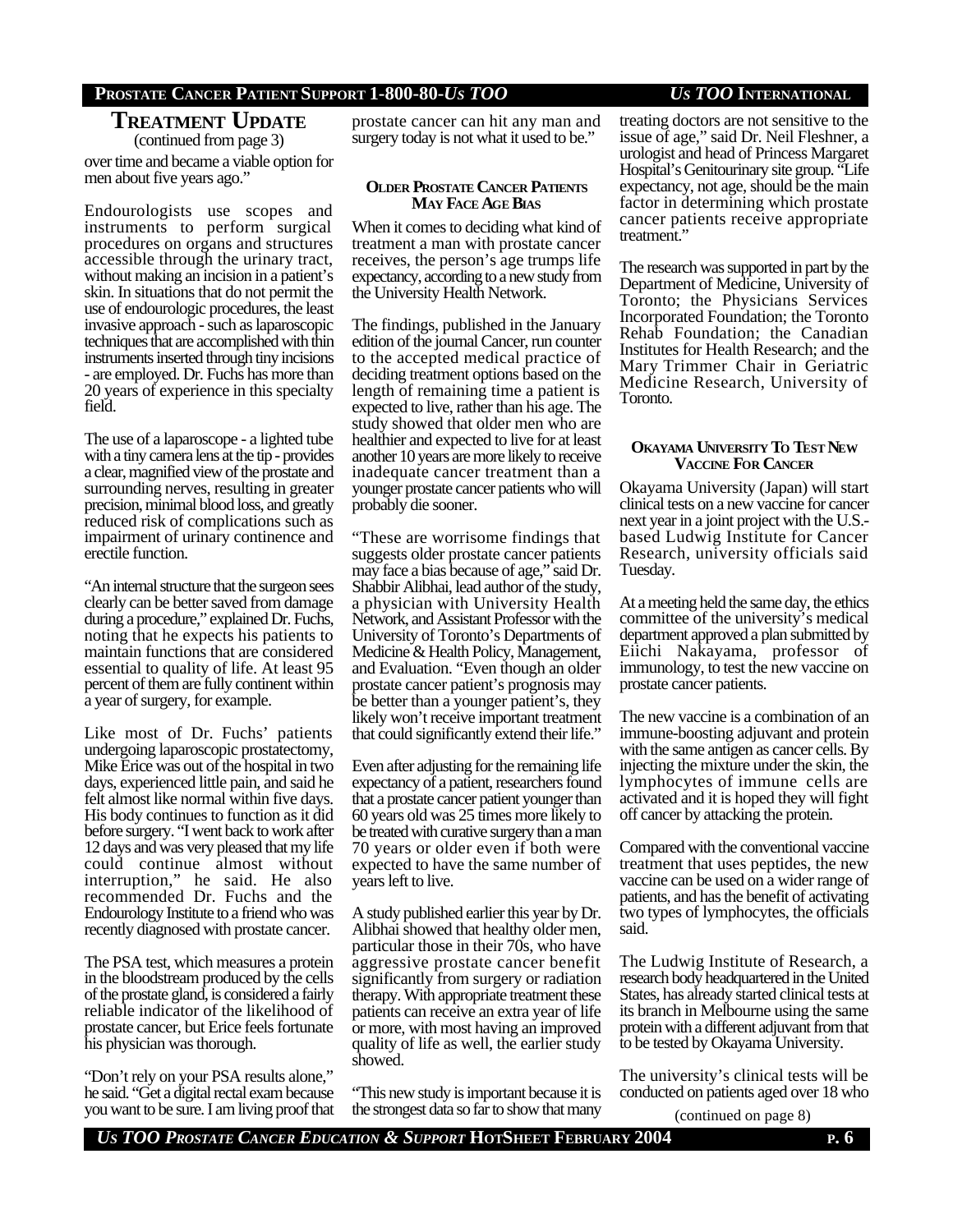## *US TOO* **INTERNATIONAL VISIT US ON THE INTERNET AT WWW.USTOO.ORG**

## **NUTRITION NEWS** (continued from page 5)

previous studies with lycopene have focused on cancer specimens, and it is still unclear whether this carotenoid affects the growth of normal human prostate cells as well.

"Therefore, we investigated the effects of lycopene on normal human prostate epithelial cells (PrEC) by treating them with synthetic all-E-lycopene (up to 5) micro mol/L) and assessing proliferation via [3H]thymidine incorporation." wrote U.C. Obermuller-Jevic and colleagues, University of Southern California, School of Pharmacy.

"The effects of lycopene on cell cycle progression were investigated via flow cytometry. To elucidate whether lycopene modulates cyclins involved in cell cycle progression, protein expressions of cyclins D1 and E were analyzed. The results show that lycopene significantly inhibited the growth of PrEC in a dose-dependent fashion," the researchers wrote.

"Flow cytometry revealed a significant cell cycle arrest in the G0/G1 phase. This effect was confirmed by inhibition of cyclin D, protein expression, whereas cyclin E levels remained unchanged. The results demonstrate that lycopene inhibits growth of nonneoplastic PrEC in vitro," they added.

The researchers concluded: "We hypothesize that lycopene might likewise inhibit the growth of prostatic epithelial cells in vivo. This might have an effect on prostate development and/ or on enlargement of prostate tissue as found in benign prostate hyperplasia, a potential precursor of prostate cancer."

Obermuller-Jevic and colleagues published their study in the Journal of Nutrition (Lycopene inhibits the growth of normal human prostate epithelial cells in vitro. J Nutr, 2003;133(11):3356-3360).

### **PHASE II STUDY SHOWS CITRUS FRUIT NUTRIENT COMBATS PROSTATE CANCER**

A new phase II study validates that men diagnosed with recurring prostate cancer in which conventional therapies have failed may benefit from modified citrus

pectin (MCP), a nutrient derived from citrus fruits.

The study tested 10 men on the rate of their prostate-specific antigen doubling time (PSADT) before and after taking PectaSol MCP. The patients, ages 57-79, had undergone prior conventional medical treatments including radical prostatectomy, external beam radiation, or cryosurgery and experienced a recurrence of cancer as determined by rising PSA levels. In this 12-month study, seven of the patients experienced a significant lengthening in their PSADT, which correlates to slower cancer progression and can lead to prolonged life.

"It is hoped that by slowing the PSADT with MCP we can delay the need for more aggressive therapy and perhaps enhance the quality of life of those patients exhibiting PSA recurrence after surgery or radiation therapy," said Stephen B. Strum, MD, FACP, a coauthor of the study, published in Prostate Cancer and Prostatic Diseases Journal (www.nature.com/pcan).

Modified citrus pectin is derived from the peels and pulps of fruits, such as oranges and grapefruits, which contain citrus pectin, a naturally occurring soluble fiber. Citrus pectin is processed or "modified" into shorterchain molecules that are more easily absorbed from the digestive tract and into the bloodstream. This modified citrus pectin, once in the bloodstream, becomes a powerful cancer-fighting nutrient, binding to cancer cells and preventing growth and metastasis (Guess BW, Strum S, et al., Modified citrus pectin (MCP) increases the prostate-specific antigen doubling time in men with prostate cancer: a phase II pilot study. Prostate Cancer and Prostatic Diseases Journal, 2003;6(4):301-304).

"While MCP shows promise to treat a wide range of cancers, this study focused on prostate cancer, since disease progression is easily measured through PSA levels," said Isaac Eliaz, MD, formulator of Pecta-Sol MCP, which was used in the study. "This phase two study with MCP has clearly shown effectiveness. Now it's time to

expand the patient pool and move on to phase III research."

### **VITAMIN D SHOULD BE A PRIORITY FOR MEN OF ALL AGES**

Adequate vitamin D nutrition should be a priority for men of all ages, researchers report.

According to a study from the United States, "Human prostate cells contain receptors for 1alpha, 25 dihydroxyvitamin D, the active form of vitamin D.

"Prostate cancer cells respond to vitamin D-3 with increases in differentiation and apoptosis, and decreases in proliferation, invasiveness and metastasis. These findings strongly support the use of vitamin D-based therapies for prostate cancer and/or as a second-line therapy if androgen deprivation fails." wrote T.C. Chen and colleagues, Boston University School of Medicine.

"The association between either decreased sun exposure or vitamin D deficiency and the increased risk of prostate cancer at an earlier age, and with a more aggressive progression, indicates that adequate vitamin D nutrition should be a priority for men of all ages," the researchers stated.

The researchers concluded: "Here we summarize recent advances in epidemiological and biochemical studies of the endocrine and autocrine systems associated with vitamin D and their implications for prostate cancer and in the evaluation of vitamin D-3 and its analogs in preventing and/or treating prostate cancer."

Chen and colleagues published their study in Trends in Endocrinology and Metabolism (Vitamin D and prostate cancer prevention and treatment. Trends Endocrinol Metab, 2003;14(9):423-430).

For more info contact T.C. Chen, Boston Univ School of Medicine, Dept of Medicine, Section of Endocrinology, Diabetes & Nutrition, Vitamin D Skin & Bone Research Lab, Boston, MA 02118, USA.